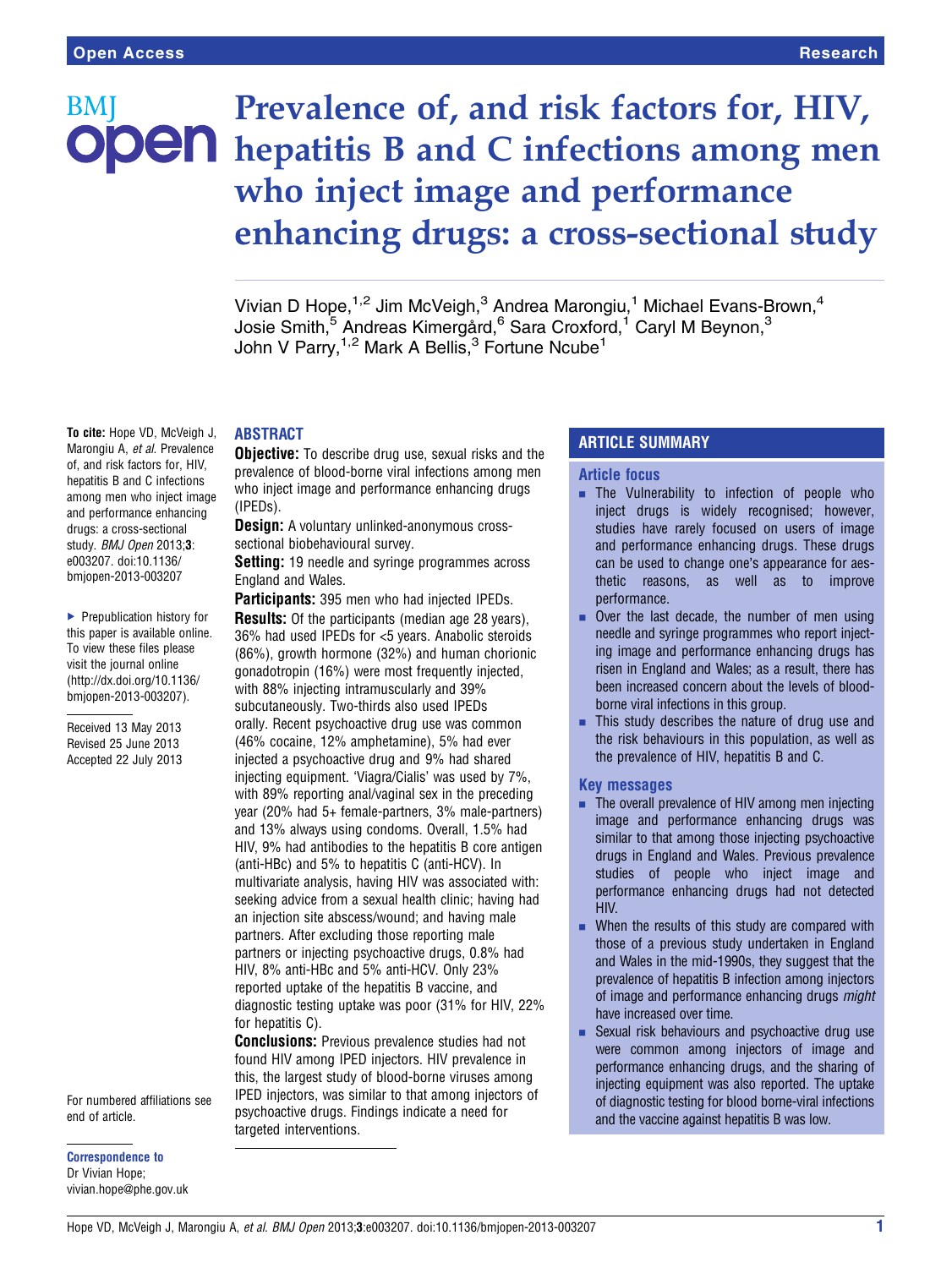## ARTICLE SUMMARY

#### Strengths and limitations of this study

- **EXECUTE:** This study recruited image and performance enhancing drug users through needle and syringe programmes. Injectors of these drugs who are not in contact with these services may have a different risk profile and levels of infection.
- Oral-fluid testing was used to detect antibodies to HIV, hepatitis B and C; however, tests on these samples for anti-HCV and anti-HBc have reduced sensitivity.
- **This is the largest study of blood-borne viruses among men who** inject image and performance enhancing drugs; however, the sample size still restricts its power. Consequently, caution is needed when attempting to generalise these findings.

#### **INTRODUCTION**

The vulnerability of people who inject drugs (PWID) to HIV and other infections is widely recognised; however, studies have focused on individuals who inject psychoactive drugs (such as opiates and stimulants) rather than on those who inject drugs to enhance image and performance. <sup>1</sup>–<sup>4</sup> The number of injectors of image and performance enhancing drugs (IPEDs) in contact with needle and syringe programmes (NSPs) has grown substantially in the  $UK<sup>5</sup>$  and there has been increasing concern about the use of IPEDs and the associated harms in the UK and elsewhere.  $\rm ^{3}$  5–11

A range of illicit drugs can be injected with the aim of changing image and performance. These drugs range from tanning drugs, such as 'Melanotan-II',<sup>12</sup> to those used in body-building, such as human growth hormone.<sup>3</sup> <sup>13</sup> The most commonly injected and studied IPEDs are anabolic steroids  $(AS)$ .<sup>3 5</sup> IPEDs are taken both orally and by injection, with some being predominantly injected and others being taken only orally. Many users of these substances also take an array of different drugs. $3\,5\,14$ The use, and particularly the injection of IPEDs has been associated with a range of harms including infections caused by bacteria<sup>15–19</sup> and blood-borne viruses  $(BBVs).^{6}$  20–25

In England and Wales (E&W), surveillance of HIV and viral hepatitis among PWID is undertaken through an annual unlinked-anonymous survey<sup>26 27</sup> targeted at injectors of psychoactive drugs. A very small number of IPED injectors participated in this survey<sup>20</sup>; among the 149 sampled during the 1990s, 2% had antibodies to the hepatitis B core antigen (anti-HBc, a marker of having ever been infected with hepatitis B virus (HBV))) and none had antibodies to HIV (anti-HIV).<sup>20</sup> In a surveillance study of NSP clients in Australia, 1.6% (n=318) of those participating over a 10-year period reported steroid injection, with 10% having antibodies to hepatitis C virus (anti-HCV) and none having anti-HIV.<sup>21</sup> Only one other survey of IPED injectors has collected biological samples; this study purposively recruited 63 AS injectors in Victoria, Australia and found that 12% had anti-HBc,  $9.5\%$  anti-HCV and none anti-HIV. $^{6}$  A second

Australian study found that half of the IPED users sampled had ever experienced an injection-related health problem, with 6% having ever had an abscess.<sup>8</sup>

A number of other UK studies have recruited IPED injectors, principally AS injectors; however, none of these collected biological samples. These studies were mostly small (N<100), and typically recruited through gyms, $28-33$ with two recruiting gay men. $34 \frac{35}{10}$  The prevalence of ever sharing injecting equipment in these studies ranged from 0.3% to  $6\%$ ,  $20\%$   $28-30\%$  but in one study it was  $20\%$ .<sup>33</sup> The sharing of drug vials was more common  $(2.4\%^{35}; 9.9\%^{34};$  $23\%$ <sup>32</sup>). Studies elsewhere have found similar levels of equipment sharing.6 8 IPED users also report using psychoactive drugs, particularly stimulants, though the reported injection of psychoactive drugs is rare.6 8 28 35 36 IPED users also tend to have more sexual partners than their comparison groups<sup>20 28</sup> and report risky sexual behaviours<sup>20 32</sup> and low levels of condom use,  $28^{34}$  suggesting an elevated risk for HIV infection through sexual activity.

During 2010 and 2011, in response to the increasing concerns about IPED use, a targeted survey was undertaken as part of the ongoing unlinked-anonymous survey of PWID. The aim of this survey was to describe the: (1) patterns of drug use and injecting risk; (2) sexual behaviours and (3) BBV prevalence among IPED injectors. As far as we are aware, this is the largest study, and the first outside Australia, to purposively recruit IPED injectors to measure the prevalence of anti-HIV, anti-HBc and anti-HCV.

#### **METHODS**

#### **Recruitment**

In E&W, PWID have been recruited into a voluntary unlinked-anonymous monitoring survey since 1990, and the methodological details of this cross-sectional survey have been published previously.<sup>26 27 37</sup> Briefly, agencies providing services to PWID (eg, NSPs and addiction treatment) at sentinel locations throughout E&W invite clients who have ever injected to participate. Sentinel sites are selected so as to reflect the geographic distribution and range of services offered to PWID. Those who consent to participate (overall refusal rate during 2010/ 2011, 4.7%) provide a biological sample and selfcomplete a brief questionnaire focused on psychoactive drug use.26 27 37 The survey has multisite ethics approval. This study purposively recruited IPED injectors through 19 sites that provided NSPs. Participants were recruited either when attending an NSP site or through outreach provision; they provided an oral-fluid sample and selfcompleted a short, specially developed, questionnaire focused on IPED use (types of drug used and routes of administration), related behaviours (injecting practices and sexual behaviours) and health service use.

#### Laboratory methods

Oral-fluid specimens were collected using the OraSure device (OraSure Technologies Inc, Pennsylvania, USA).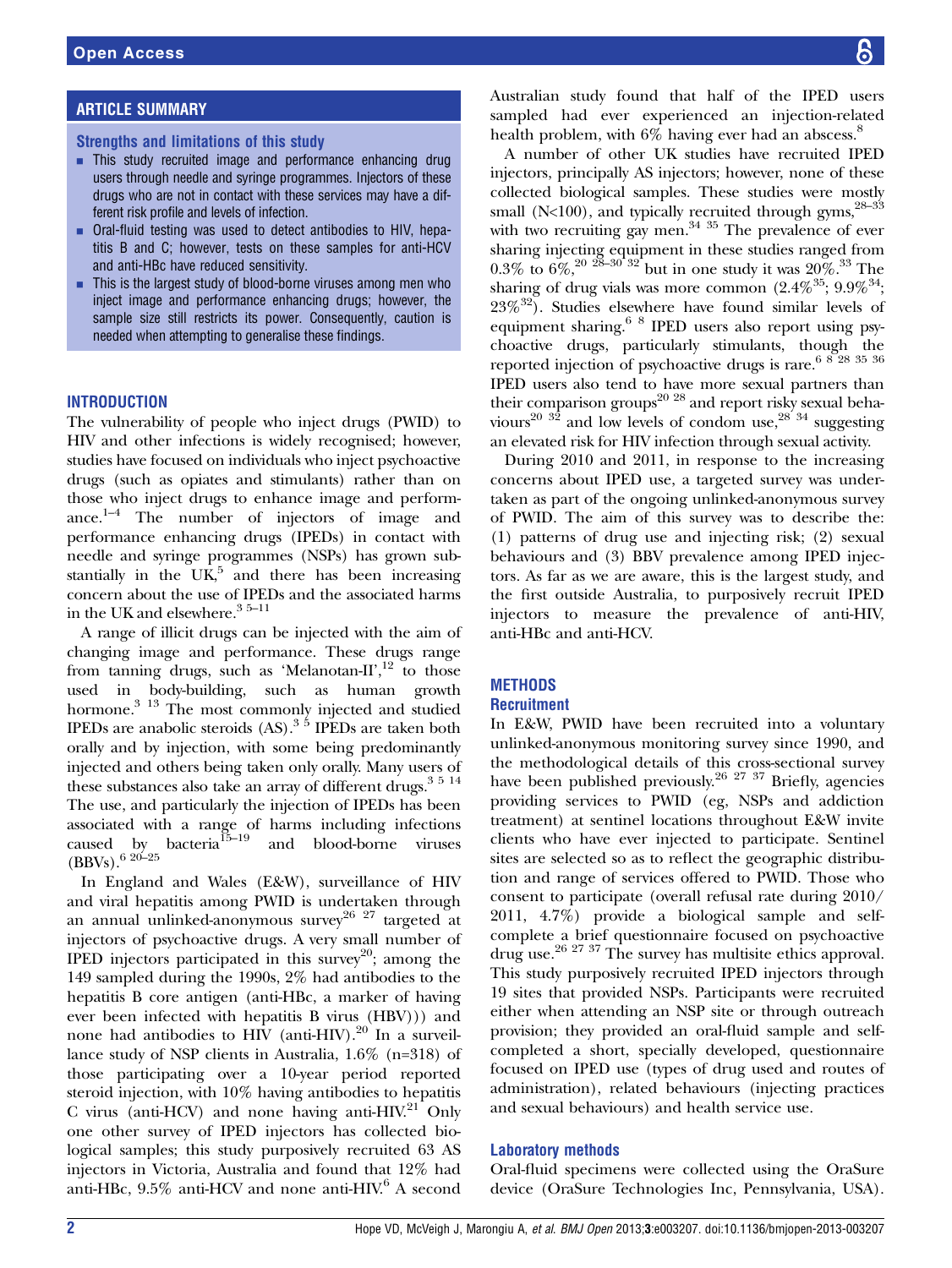These were tested for anti-HIV using an in-house GACELISA with similar performance to GACELISA HIV 1+2 (Abbott Murex Diagnostics Ltd, Dartford, UK). Reactive specimens underwent further testing according to a proven algorithm that included a second ELISA and Western blot (sensitivity and specificity approaches  $100\%$ <sup>38</sup>). Anti-HCV testing employed a previously validated commercial enzyme-immunoassay (Ortho HCV 3.0 SAVe, Ortho Diagnostics) with 92% sensitivity and 99% specificity,39 and for anti-HBc an in-house IgG classspecific antibody capture EIA procedure was used which had an estimated sensitivity of 75% and specificity of 99% ( JV Parry and A Judd, personal communication). The oral-fluid sample quality was verified by testing each sample for the presence of a predetermined minimum quantity of total IgG  $(1 \text{ mg/L})$  employing an in-house ELISA method.

#### Analyses

Descriptive analyses were first undertaken, and then bivariate associations (p<0.05) between outcome variables (anti-HIV, anti-HBc and anti-HCV positivity, equipment sharing and condom use) and covariates (age, drug use, sexual practice and health services use; table 1) were examined using Fisher's exact (when expected cell frequencies  $\langle 5 \rangle$  and Pearson's  $\chi^2$  tests. Where possible associations were found (p<0.10), these were further examined through logistic regression models using the forward stepwise procedures to select variables, with selection based on the likelihood ratio test (p<0.05). All analyses were undertaken using SPSS V.19.

#### **RESULTS**

Between May 2010 and May 2011, 400 IPED injectors participated in this study; five (1.25%) women were excluded from the analyses (due to the small number). The participants' characteristics and health service usage are summarised in table 1. Of those reporting their age (88%, n=347), a quarter (27%) were aged <25 years. During the preceding year, 45% had seen a general practitioner and 28% had taken the prescribed medication.

#### Drug use

Details of the participants' IPED use during the preceding year are given in table 1. AS were the most commonly injected IPED (86%). Over half of the participants reported consuming these orally (57%), a third reported injecting growth hormone (32%) and almost a quarter reported using oral antioestrogens (23%). Overall, 65% (n=252) had taken an IPED orally during the preceding year, with 58 (23%) of these having taken two types orally, and 85 (34%)  $\geq$ 3 types. Most had injected only one type of IPED during the preceding year; however, 87 (22%) had injected two types and 58 (15%)  $\geq$ 3 types. Considering injecting and oral use, 71 (18%) had taken two types of IPED and 133  $(34\%) \geq 3$  during the preceding year.

Those who injected human growth hormone were more likely to be older (aged >35 years) than those who had not (37% (47/128) vs 22% (60/267), p<0.001); there were no other significant differences in the IPEDs used by age. During the preceding year, most of the participants (74%) reported that they had usually injected themselves, and the majority (88%) had injected intramuscularly (table 1).

The participants also reported psychoactive drug use (table 1), with 46% snorting cocaine and 12% snorting, drinking or swallowing amphetamine during the preceding year. Ever having injected a psychoactive drug (including heroin and cocaine) was reported by 4.8% (table 1). Those who had injected a psychoactive drug were more likely to report injecting insulin as an IPED than those who had not  $(21\% (4/19)$  vs  $4.8\% (18/376)$ , p=0.016); there were no other significant differences in the IPEDs used between those who had injected psychoactive drugs and those who had not.

Overall, 8.9% (95% CI 6.4% to 12%) reported having ever shared a needle/syringe or drugs vial (table 1); 27 (6.8%) had just shared a vial, 6 (1.5%) had just shared a needle/syringe and 2 (0.51%) had shared both. Factors associated with sharing are summarised in table 2. In the multivariable analysis, ever having shared a needle/ syringe or drug vial was associated with having ever injected a psychoactive drug, having sought advice from an sexual health/sexual transmitted infections (SH/ STI) clinic, subcutaneous injection and having snorted, drunk or swallowed amphetamine (table 2).

## Sexual behaviour

Nine-tenths (89%, 350/395) reported having anal or vaginal sex in the preceding year, and 9.1% (36/395) had  $\geq 10$  partners (table 1). Considering just female partners,  $20\%$  (80/395) of respondents had  $\geq$ 5 partners. Thirteen (3.3%) reported  $\geq$ 1 male sexual partner during the preceding year (table 1). Those reporting male sexual partners were older than those who did not (median age 38 years, IQR 12; and 28 years, IQR 11, respectively). Those reporting male sexual partners were also more likely to have ever injected a psychoactive drug  $(23\% (3/13)$  vs  $4.2\% (16/382)$ , p=0.020), more likely to report snorting, drinking or swallowing amphetamine during the last year  $(46\% (6/13)$  vs  $11\%$  $(41/382)$ , p=0.002), and a higher proportion reported snorting cocaine, but this was not significant (62% (8/ 13) vs 45% (173/382), p=0.248). Those reporting male sexual partners were also more likely to report having ever shared a needle/syringe or vial (25% (4/13) vs 8.1% (31/382), p=0.021). A higher proportion of those reporting male sexual partners reported always using condoms during the last year, but this difference was not significant  $(38\% (5/13)$  vs  $19\% (73/382)$ , p=0.146). There were no differences in the types of IPED used, nor in their routes of administration, between those reporting male partners and those not.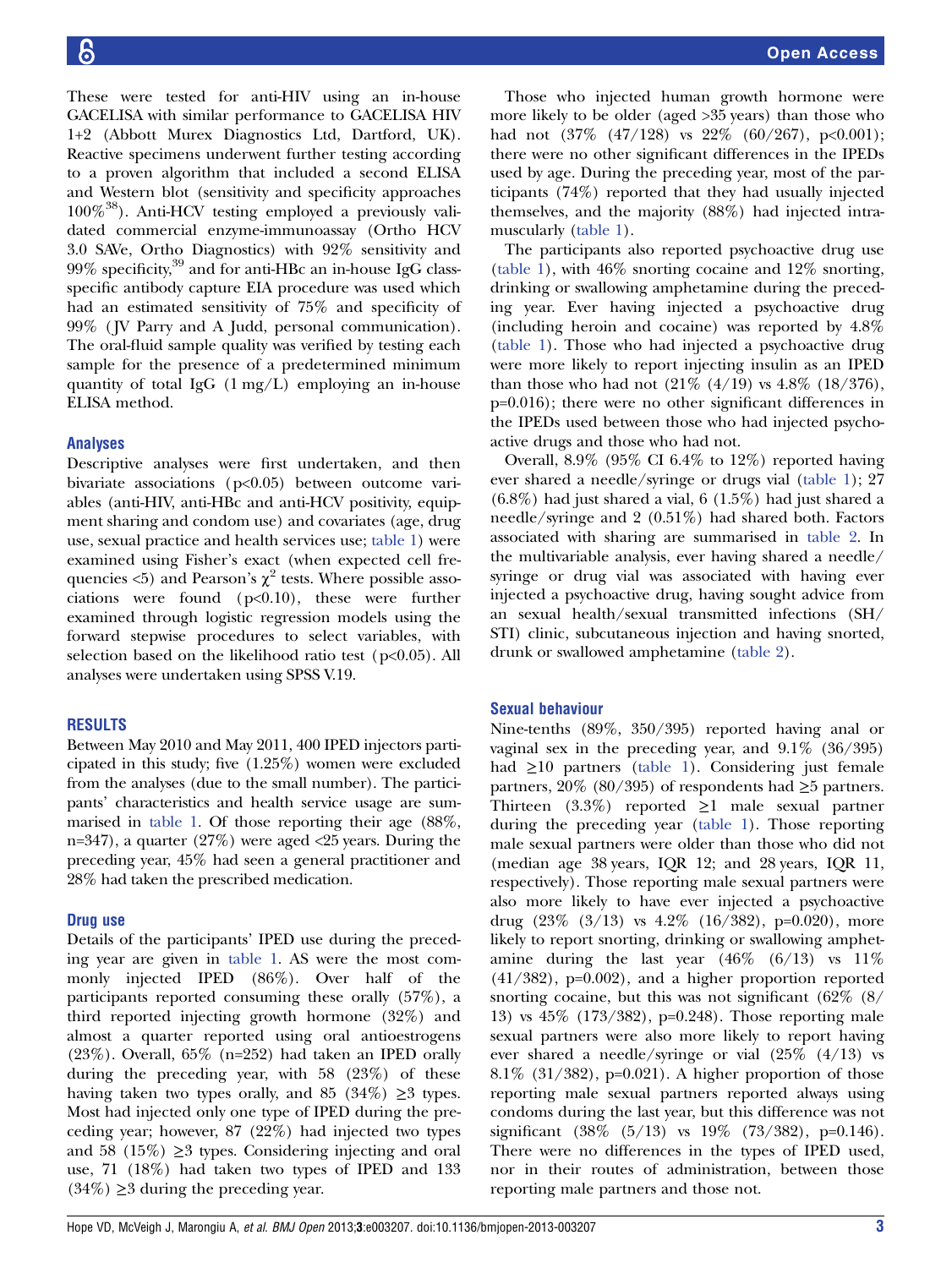| Characteristics of male injectors of the IPEDs sampled<br>Table 1                                |                     |        |     |
|--------------------------------------------------------------------------------------------------|---------------------|--------|-----|
| Characteristic                                                                                   |                     |        | n   |
| <b>Demographic</b>                                                                               |                     |        |     |
| Age, years                                                                                       | Under <sub>25</sub> | 27%    | 106 |
|                                                                                                  | 25-34               | 34%    | 134 |
|                                                                                                  | 35 and over         | 27%    | 107 |
|                                                                                                  | Median (IQR)        | 28(13) |     |
|                                                                                                  | Not reported        | 12%    | 48  |
| Had ever been in prison                                                                          |                     | 16%    | 63  |
| <b>Health service use</b>                                                                        |                     |        |     |
| Had ever used a Needle and Syringe Programme                                                     |                     | 75%    | 298 |
| Had seen a general practitioner in the last year about their health                              |                     | 45%    | 178 |
| Had you got advice at an Accident & Emergency / Walk-in in the last year                         |                     | 16%    | 64  |
| Had taken/used prescribed medication in last year                                                |                     | 28%    | 111 |
| Had sought advice from a sexual health / sexually transmitted infections clinic in the last year |                     | 17%    | 68  |
| Had been vaccinated against hepatitis B                                                          |                     | 23%    | 90  |
| Had had a blood test for hepatitis C                                                             |                     | 22%    | 85  |
| Had had a blood test for HIV                                                                     |                     | 31%    | 122 |
| Symptom of injury or infection at injection site                                                 |                     |        |     |
| Had ever had redness at an injection site                                                        |                     | 43%    | 168 |
| Had ever had an injection site abscess/sore/open wound                                           |                     | 6.80%  | 27  |
| Image and performance enhancing drug use, last year                                              |                     |        |     |
| Years since first used an image and performance enhancing drug                                   | $0 - 4$             | 36%    | 141 |
|                                                                                                  | $5+$                | 32%    | 128 |
|                                                                                                  |                     |        |     |
|                                                                                                  | Median (IQR)        | 4(8)   |     |
|                                                                                                  | Not reported        | 32%    | 126 |
| Oral anabolic steroids                                                                           |                     | 57%    | 226 |
| Oral anti-oestrogens                                                                             |                     | 23%    | 92  |
| Oral clenbuterol                                                                                 |                     | 15%    | 60  |
| Oral ephedrine                                                                                   |                     | 20%    | 78  |
| Oral thyroid hormones                                                                            |                     | 9%     | 37  |
| Oral phosphodiesterase type 5 inhibitor (PDE5i; "Viagra/Calias")                                 |                     | 6.6%   | 26  |
| Oral other image and performance enhancing drug (inc. Diuretics,                                 |                     | 12%    | 46  |
| 2,4-dinitrophenol and Pro/designer)                                                              |                     |        |     |
| Injected anabolic steroids                                                                       |                     | 86%    | 340 |
| Injected growth hormone                                                                          |                     | 32%    | 128 |
| Injected human chorionic gonadotropin (hCG)                                                      |                     | 16%    | 62  |
| Injected insulin injected                                                                        |                     | 5.6%   | 22  |
| Injected melanotan                                                                               |                     | 8.6%   | 34  |
| Injected other image and performance enhancing drug (inc. ethryopoetin,                          |                     | 5.1%   | 20  |
| insulin-like growth factor 1 and nalbuphine hydrochloride)                                       |                     |        |     |
| Use of other illicit drugs                                                                       |                     |        |     |
| Ever injected illicit drug other than an image and performance enhancing drug.                   |                     | 4.8%   | 19  |
| Snorted cocaine in the last year                                                                 |                     | 46%    | 181 |
| Snorted, drunk or swallowed amphetamine in last year                                             |                     | 12%    | 47  |
| <b>Injecting practice</b>                                                                        |                     |        |     |
| Who usually injected you, last year?                                                             | Someone else        | 17%    | 68  |
|                                                                                                  | <b>Myself</b>       | 74%    | 294 |
|                                                                                                  | Not reported        | 8.4%   | 33  |
|                                                                                                  |                     | 88%    | 346 |
| Intramuscular injection in the last year                                                         |                     |        |     |
| Subcutaneous injection in the last year                                                          |                     | 39%    | 154 |
| Ever shared needle, syringe or vial                                                              |                     | 8.9%   | 35  |
| Sexual behaviour                                                                                 |                     |        |     |
| Number of sexual partners last year                                                              | One                 | 38%    | 152 |
|                                                                                                  | Two or more         | 47%    | 187 |
|                                                                                                  | Not reported/no sex | 14%    | 56  |
| Gender of sexual partners last year                                                              | Male partner(s)     | 3.3%   | 13  |
|                                                                                                  | No male partners    | 82%    | 323 |
|                                                                                                  | Not reported/no sex | 15%    | 59  |
| Always condom (anal/vaginal sex) or no sex last year                                             |                     | 20%    | 78  |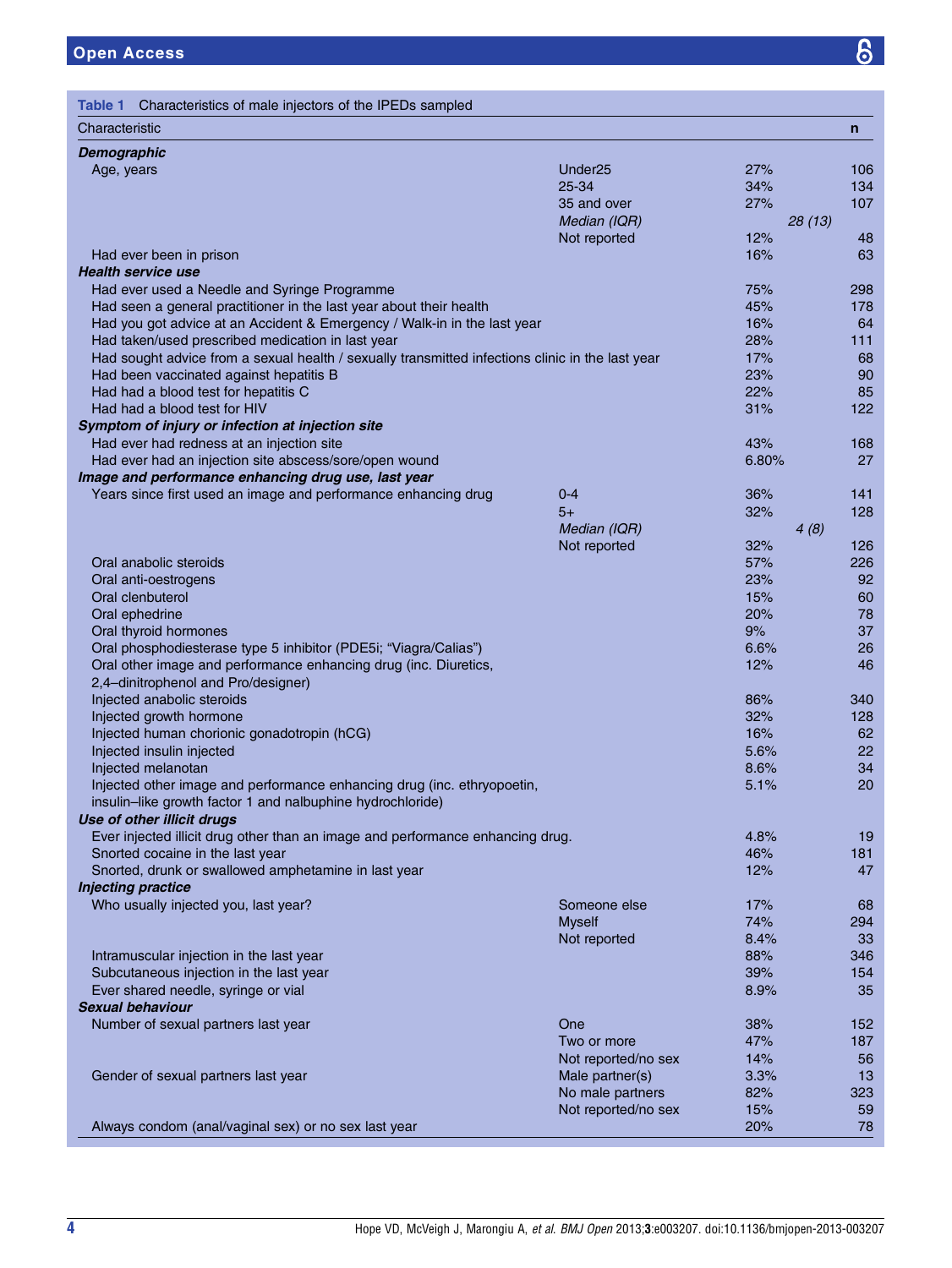Table 2 Factors associated with risk behaviours among the IPEDs sampled

|                                                            | <b>Total</b> | <b>Unadjusted odds</b><br>ratio with 95% CI<br><b>Yes</b> |      |     |      |  |                  |     | <b>Adjusted odds ratio</b><br>with 95% CI |  |           |  |  |  |  |
|------------------------------------------------------------|--------------|-----------------------------------------------------------|------|-----|------|--|------------------|-----|-------------------------------------------|--|-----------|--|--|--|--|
| Ever shared a needle, syringe or vial                      | 395          | 35                                                        | 8.9% |     |      |  |                  |     |                                           |  |           |  |  |  |  |
| Number of sexual partners in the last year                 |              |                                                           |      |     |      |  |                  |     |                                           |  |           |  |  |  |  |
| One                                                        | 152          | 8                                                         | 5.3% | 0.3 | 0.12 |  | 0.94             |     |                                           |  |           |  |  |  |  |
| Two or more                                                | 187          | 19                                                        | 10%  | 0.7 | 0.28 |  | 1.6              |     |                                           |  |           |  |  |  |  |
| Not reported/no sex                                        | 56           | 8                                                         | 14%  | 1.0 |      |  |                  |     |                                           |  |           |  |  |  |  |
| Pearson $\chi^2$ test                                      | $p=$         | 0.088                                                     |      |     |      |  |                  |     |                                           |  |           |  |  |  |  |
| Gender of sexual partners in the last year                 |              |                                                           |      |     |      |  |                  |     |                                           |  |           |  |  |  |  |
| Male partner(s)                                            | 13           | $\overline{4}$                                            | 31%  | 5.5 | 1.6  |  | 19               |     |                                           |  |           |  |  |  |  |
| No male partners                                           | 323          | 24                                                        | 7.4% | 1.0 |      |  |                  |     |                                           |  |           |  |  |  |  |
| Not reported/no sex                                        | 59           | $\overline{7}$                                            | 12%  | 1.7 | 0.69 |  | 4.1              |     |                                           |  |           |  |  |  |  |
| Pearson $\chi^2$ test                                      | $p=$         | 0.010                                                     |      |     |      |  |                  |     |                                           |  |           |  |  |  |  |
| Injected illicit drugs other than IPED                     |              |                                                           |      |     |      |  |                  |     |                                           |  |           |  |  |  |  |
| Yes                                                        | 19           | 7                                                         | 37%  | 7.2 | 2.6  |  | 20               | 6.3 | 2.1                                       |  | 19        |  |  |  |  |
| No/not reported                                            | 376          | 28                                                        | 7.4% | 1.0 |      |  |                  | 1.0 |                                           |  |           |  |  |  |  |
| Fisher's exact test                                        | $p=$         | 0.001                                                     |      |     |      |  |                  |     |                                           |  |           |  |  |  |  |
| Have you got advice from a SH/STI clinic in the last year? |              |                                                           |      |     |      |  |                  |     |                                           |  |           |  |  |  |  |
| Yes                                                        | 68           | 11                                                        | 16%  | 2.4 | 1.1  |  | 5.2              | 2.2 | 1.0                                       |  | 5.1       |  |  |  |  |
| No/not sure                                                | 327          | 24                                                        | 7.3% | 1.0 |      |  |                  | 1.0 |                                           |  |           |  |  |  |  |
| Pearson $\chi^2$ test                                      | $p=$         | 0.020                                                     |      |     |      |  |                  |     |                                           |  |           |  |  |  |  |
| Injected growth hormone (as IPED)                          |              |                                                           |      |     |      |  |                  |     |                                           |  |           |  |  |  |  |
| Yes                                                        | 128          | 18                                                        | 14%  | 2.4 | 1.2  |  | 4.8              |     |                                           |  |           |  |  |  |  |
| <b>No</b>                                                  | 267          | 17                                                        | 6.4% | 1.0 |      |  |                  |     |                                           |  |           |  |  |  |  |
| Pearson $\chi^2$ test                                      | $p=$         | 0.012                                                     |      |     |      |  |                  |     |                                           |  |           |  |  |  |  |
| Injected Insulin (as IPED)                                 |              |                                                           |      |     |      |  |                  |     |                                           |  |           |  |  |  |  |
| Yes                                                        | 22           | 5                                                         | 23%  | 3.4 | 1.2  |  | 9.8              |     |                                           |  |           |  |  |  |  |
| <b>No</b>                                                  | 373          | 30                                                        | 8.0% | 1.0 |      |  |                  |     |                                           |  |           |  |  |  |  |
| Fisher's exact test                                        | $p=$         | 0.035                                                     |      |     |      |  |                  |     |                                           |  |           |  |  |  |  |
| Subcutaneous injection in the last year?                   |              |                                                           |      |     |      |  |                  |     |                                           |  |           |  |  |  |  |
| Yes                                                        | 154          | 21                                                        | 14%  | 2.6 | 1.3  |  | 5.2              | 3.0 | 1.4                                       |  | 6.5       |  |  |  |  |
| No/not sure                                                | 241          | 14                                                        | 6%   | 1.0 |      |  |                  | 1.0 |                                           |  |           |  |  |  |  |
| Pearson $\chi^2$ test                                      | $p=$         | 0.008                                                     |      |     |      |  |                  |     |                                           |  |           |  |  |  |  |
| Snorted cocaine in the last year?                          |              |                                                           |      |     |      |  |                  |     |                                           |  |           |  |  |  |  |
| Yes                                                        | 181          | 22                                                        | 12%  | 2.1 | 1.0  |  | 4.4              |     |                                           |  |           |  |  |  |  |
| <b>No</b>                                                  | 214          | 13                                                        | 6.1% | 1.0 |      |  |                  |     |                                           |  |           |  |  |  |  |
| Pearson $\chi^2$ test                                      | $p=$         | 0.034                                                     |      |     |      |  |                  |     |                                           |  |           |  |  |  |  |
|                                                            |              |                                                           |      |     |      |  |                  |     |                                           |  |           |  |  |  |  |
| Snorted, drunk or swallowed amphetamine in the last year?  |              |                                                           |      |     |      |  |                  |     |                                           |  |           |  |  |  |  |
| Yes                                                        | 47           | 11                                                        | 23%  | 4.1 | 1.9  |  | 9.1              | 4.1 | 1.7                                       |  | 9.8       |  |  |  |  |
| <b>No</b>                                                  | 348          | 24                                                        | 6.9% | 1.0 |      |  |                  | 1.0 |                                           |  |           |  |  |  |  |
| Pearson $\chi^2$ test                                      | $p=$         | 0.0002                                                    |      |     |      |  |                  |     |                                           |  |           |  |  |  |  |
| Always used condom for anal/vaginal sex                    | 350          | 48                                                        | 14%  |     |      |  |                  |     |                                           |  |           |  |  |  |  |
| Gender of sexual partners in the last year                 |              |                                                           |      |     |      |  |                  |     |                                           |  |           |  |  |  |  |
| Male partner(s)                                            | 13           | $\overline{5}$                                            | 38%  | 8.1 | 0.8  |  | 83               | 14  | 1.3                                       |  | 155       |  |  |  |  |
| No male partners                                           | 323          | 42                                                        | 13%  | 1.9 | 0.25 |  | 15               | 2.8 | 0.35                                      |  | 22        |  |  |  |  |
| Not reported                                               | 14           | 1.                                                        | 7.1% | 1.0 |      |  |                  | 1.0 |                                           |  |           |  |  |  |  |
| Pearson $\chi^2$ test                                      | $p=$         | 0.025                                                     |      |     |      |  |                  |     |                                           |  |           |  |  |  |  |
| Have you ever had a blood test for hepatitis C?            |              |                                                           |      |     |      |  |                  |     |                                           |  |           |  |  |  |  |
| Yes                                                        | 82           | 17                                                        | 21%  | 3.2 | 1.1  |  | $\boldsymbol{9}$ |     |                                           |  |           |  |  |  |  |
| <b>No</b>                                                  | 201          | 26                                                        | 13%  | 1.8 | 0.68 |  | 5.0              |     |                                           |  |           |  |  |  |  |
| Not sure                                                   | 67           | 5                                                         | 7.5% | 1.0 |      |  |                  |     |                                           |  |           |  |  |  |  |
| Pearson $\chi^2$ test                                      | $p=$         | 0.057                                                     |      |     |      |  |                  |     |                                           |  |           |  |  |  |  |
| Injected anabolic steroids                                 |              |                                                           |      |     |      |  |                  |     |                                           |  |           |  |  |  |  |
| Yes                                                        | 304          | 46                                                        | 15%  | 3.9 | 0.92 |  | 17               | 4.2 | 0.96                                      |  | 18        |  |  |  |  |
| <b>No</b>                                                  | 46           | $\overline{a}$                                            | 4.3% | 1.0 |      |  |                  | 1.0 |                                           |  |           |  |  |  |  |
| Pearson $\chi^2$ test                                      | $p=$         | 0.048                                                     |      |     |      |  |                  |     |                                           |  |           |  |  |  |  |
|                                                            |              |                                                           |      |     |      |  |                  |     |                                           |  | Continued |  |  |  |  |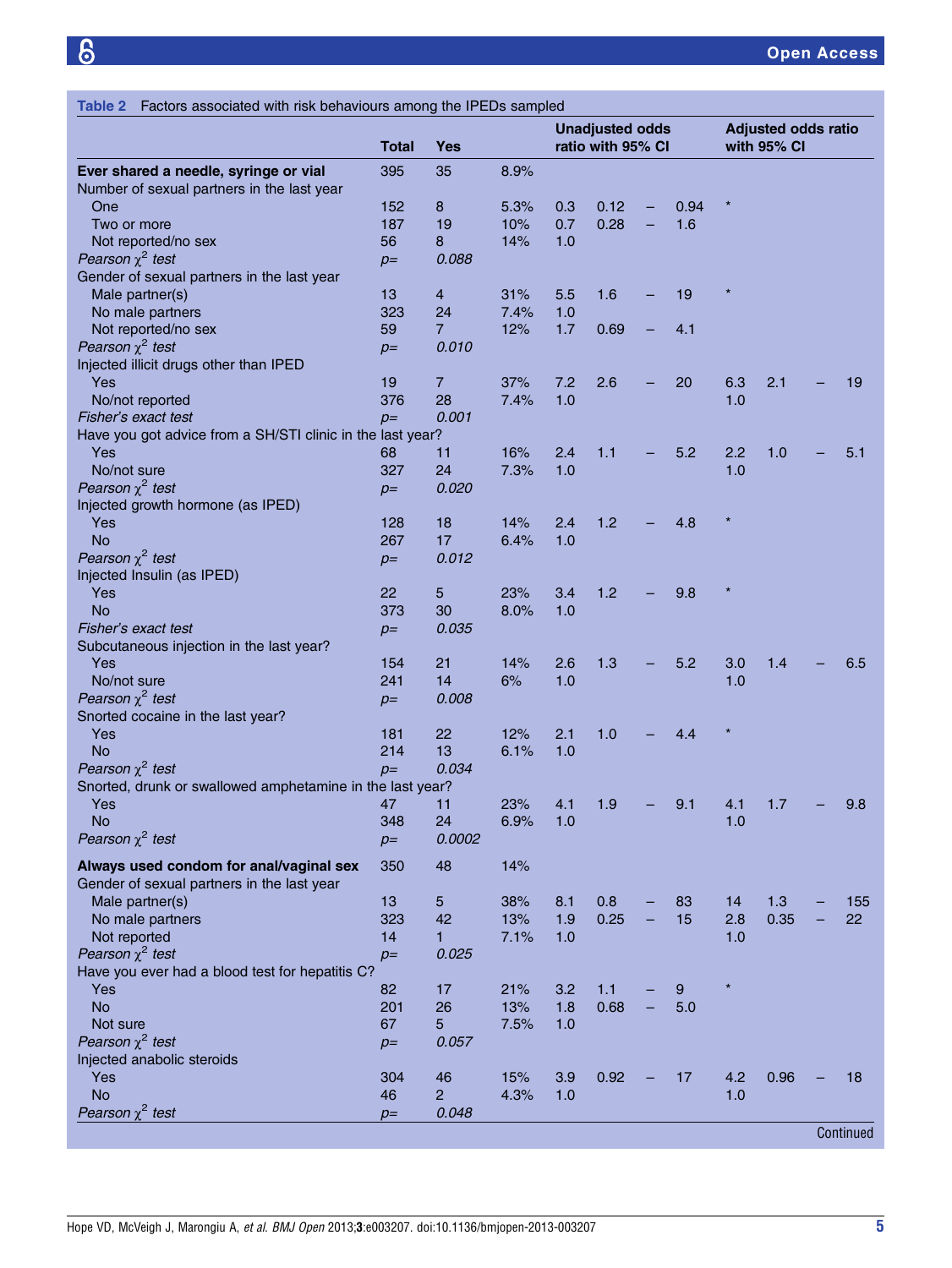## Table 2 Continued

| ----------                                |              |                |         |     |                                             |                          |     |         |                                           |                          |      |  |
|-------------------------------------------|--------------|----------------|---------|-----|---------------------------------------------|--------------------------|-----|---------|-------------------------------------------|--------------------------|------|--|
|                                           | <b>Total</b> | <b>Yes</b>     |         |     | <b>Unadjusted odds</b><br>ratio with 95% CI |                          |     |         | <b>Adjusted odds ratio</b><br>with 95% CI |                          | 0.52 |  |
| Intramuscular injection in the last year? |              |                |         |     |                                             |                          |     |         |                                           |                          |      |  |
| <b>Yes</b>                                | 310          | 46             | 15%     | 3.3 | 0.77                                        | -                        | 14  | $\star$ |                                           |                          |      |  |
| No/not sure                               | 40           | $\overline{2}$ | $5.0\%$ | 1.0 |                                             |                          |     |         |                                           |                          |      |  |
| Pearson $\chi^2$ test                     | $p=$         | 0.089          |         |     |                                             |                          |     |         |                                           |                          |      |  |
| Snorted cocaine in the last year?         |              |                |         |     |                                             |                          |     |         |                                           |                          |      |  |
| <b>Yes</b>                                | 162          | 11             | 7%      | 0.3 | 0.1                                         | $\overline{\phantom{0}}$ | 0.6 | 0.2     | 0.12                                      | $\overline{\phantom{0}}$ |      |  |
| <b>No</b>                                 | 188          | 37             | 20%     | 1.0 |                                             |                          |     | 1.0     |                                           |                          |      |  |
| Pearson $\chi^2$ test                     | $D =$        | 0.0005         |         |     |                                             |                          |     |         |                                           |                          |      |  |
| $*$ Natin final model                     |              |                |         |     |                                             |                          |     |         |                                           |                          |      |  |

pt in final model

IPED, image and performance enhancing drugs; SH/STI, sexual health or sexual transmitted infections clinic.

Among those who reported sex during the preceding year, 14% (95% CI 11% to 18%, 48/350) had always used condoms. Factors associated with condom use are given in table 2. Always using condoms among those who had had sex during the preceding year was associated in the multivariable analysis with having had a male sexual partner and having not snorted cocaine (table 2).

#### BBV prevalence

Overall, 1.5% (95% CI 0.7% to 3.3%; n=6) had anti-HIV, 8.8% (95% CI 6.4% to 12%) had ever been infected with hepatitis B (26 anti-HBc positive, adjusted for test sensitivity of 0.75) and 5.5% (95% CI 3.7% to 8.2%) with hepatitis C (20 anti-HCV positive, adjusted for test sensitivity of 0.92). Covariates associated with anti-HIV, anti-HBc or anti-HCV positivity are given in table 3. In the multivariable analysis, anti-HIV positivity was associated with having male sexual partners in the preceding year, ever having an abscess/sore/open wound at the injection site, and having sought advice from an SH/STI clinic in the preceding year (table 3). Having anti-HBc was associated in the multivariable analysis with having obtained advice from an SH/STI clinic and having not injected oneself subcutaneously in the preceding year (table 3). Anti-HCV positivity was associated with having ever injected a psychoactive drug and having taken a phosphodiesterase type 5 inhibitor (PDE5i) in the preceding year in the multivariable analysis (table 3).

After excluding those who reported either sex with men or having ever injected a psychoactive drug, 0.8% had anti-HIV (95% CI 0.28% to 2.4%, 3/366), 8.0% anti-HBc  $(95\% \text{ CI } 5.6\% \text{ to } 11\%, \text{ adjusted for test sensitivity}, 22/366)$ and 4.7% anti-HCV (95% CI 2.9% to 7.3%, adjusted for test sensitivity, 16/366), with 10% (95% CI 7.7% to 14%, 38/366) having one or more of these three markers. In this group, having anti-HIV was found to be associated only with ever having had an abscess/wound at an injection site (8%  $(2/25)$  vs 0.29%  $(1/341)$  for those who had not, p=0.013), and having anti-HBc was only associated with having sought advice from an SH/STI clinic in the preceding year (16% (9/56) vs 4.2% (13/310) for those who had not,  $p=0.002$ ). The use of three types of IPEDs was associated with having anti-HCV: having taken a PDE5i

 $(21\% (5/24)$  vs  $3.2\% (11/342)$  for those who had not,  $p=0.002$ ); having injected insulin as an IPED (18%  $(3/17)$ ) vs 3.7% (13/349) for those who had not, p=0.032); and having injected a less commonly used IPED (17% (3/18) vs 3.7% (13/348) for those who had not, p=0.037).

In total, 47 (12%, 95% CI 9.1% to 15%) were positive for one or more of the anti-HIV, anti-HBc and anti-HCV, with 43 having just one of these markers and four having two or more of these markers. Two had anti-HBc and anti-HCV, one of these reported injected psychoactive drugs, and neither reported having had sex with men. One, who reported sex with men and injecting psychoactive drugs, had anti-HIV and anti-HBc; the remaining participant had all three markers and did not report either sex with men or injecting psychoactive drugs.

Uptake of interventions related to the three BBV infections was poor. Overall, only 23% reported receiving a dose of HBV vaccine, 31% ever having a diagnostic HIV test and 22% having an HCV test (table 1).

## **DISCUSSION**

IPED injectors are at risk of infection with HIV as well as other BBVs. This is the first prevalence study to have found HIV among IPED injectors, with the prevalence at 1.5%, similar to that found among injectors of psychoactive drugs in England and Wales  $(1.2\%, 2011^{40})$ . However, anti-HBc and anti-HCV—at 8.8% and 5.5%, respectively—are lower than among psychoactive drug injectors  $(16\%$  and  $43\%$ , respectively,  $2011^{40}$ ). The prevalence of all three BBVs in this sample would appear to be higher than that found in the general UK population.<sup>41 42</sup> Once those who reported either sex with men or injecting psychoactive drugs were excluded, 10% had been infected with one or more of HIV, hepatitis B and C.

It is important to consider the limitations of this study. The comparative rarity, marginalisation and illicit nature of injecting drug use impede the construction of a sampling frame, making the representativeness of our sample impossible to measure. This study used an established methodology for recruiting PWID through specialist services<sup>26</sup>  $\frac{27}{27}$ ; however, the robustness of this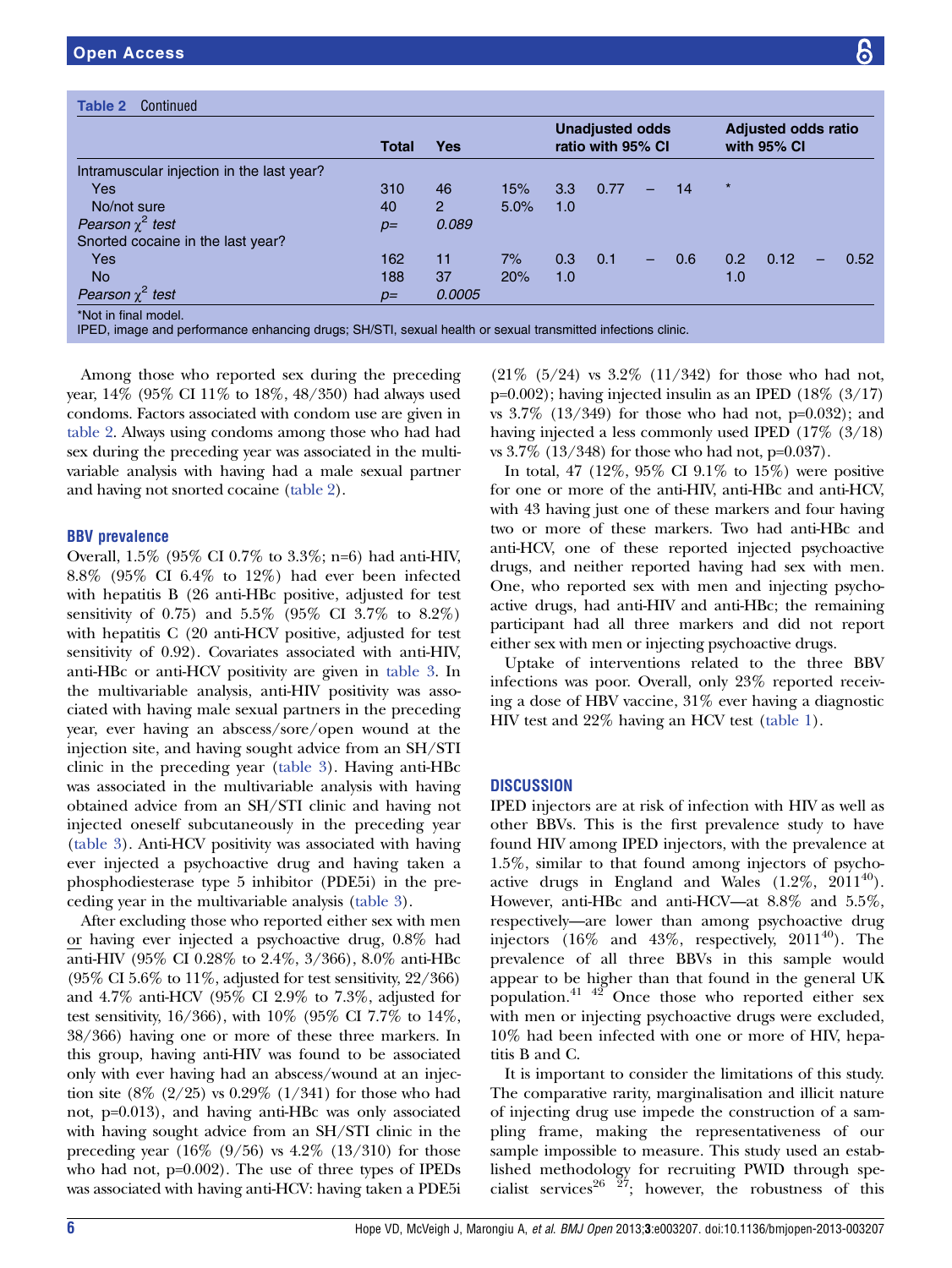|  | Table 3 Factors associated the blood-borne virus infections among the IPEDs sampled |  |  |  |  |
|--|-------------------------------------------------------------------------------------|--|--|--|--|
|--|-------------------------------------------------------------------------------------|--|--|--|--|

| <b>Exercise accounting the proceductive integrated and the differential contributed</b> | <b>Total</b> |                      | <b>Unadjusted odds</b><br>ratio with 95% CI |              | Adjusted odds ratio<br>with 95% CI |                   |       |              |      |  |           |
|-----------------------------------------------------------------------------------------|--------------|----------------------|---------------------------------------------|--------------|------------------------------------|-------------------|-------|--------------|------|--|-----------|
| <b>HIV</b>                                                                              | 395          | <b>Positive</b><br>6 | 1.5%                                        |              |                                    |                   |       |              |      |  |           |
| Age, years*                                                                             |              |                      |                                             |              |                                    |                   |       |              |      |  |           |
| Aged<35 or age unknown                                                                  | 287          | 1                    | 0.3%                                        | 1.0          |                                    |                   |       |              |      |  |           |
| Aged 35 or over                                                                         | 102          | 5                    | 4.9%                                        | 14           | 1.62                               |                   | 122   |              |      |  |           |
| Fisher's exact test                                                                     | $p=$         | 0.006                |                                             |              |                                    |                   |       |              |      |  |           |
| Gender of sexual partners in the last year*                                             |              |                      |                                             |              |                                    |                   |       |              |      |  |           |
| Male sexual partner                                                                     | 13           | 3                    | 23%                                         | 38           | 6.79                               |                   | 211   |              |      |  |           |
| No male partner/no sex                                                                  | 382          | 3                    | 0.8%                                        | 1.           |                                    |                   |       |              |      |  |           |
| Fisher's exact test                                                                     | $p=$         | 0.001                |                                             |              |                                    |                   |       |              |      |  |           |
| Gender of sexual partners in the last year and age (in years)*                          |              |                      |                                             |              |                                    |                   |       |              |      |  |           |
| Male sexual partner                                                                     | 13           | 3                    | 23%                                         | 85           | 8.13                               | -                 | 893   | 79           | 4.29 |  | 1450      |
| No Male partners, aged <35 or age not reported                                          | 285          | 1                    | 0.4%                                        | 1.0          |                                    |                   |       | 1.0          |      |  |           |
| No male partners, aged 35 or over                                                       | 97           | 2                    | 2.1%                                        | 6            | 0.54                               |                   | 67    | 9            | 0.59 |  | 135       |
| Pearson $\chi^2$ test                                                                   | p            | 0.001                |                                             |              |                                    |                   |       |              |      |  |           |
| Injected illicit drugs other than IPED                                                  |              |                      |                                             |              |                                    |                   |       |              |      |  |           |
| Yes                                                                                     | 19           | 2                    | 11%                                         | 11           | 1.87                               |                   | 63.95 | $+$          |      |  |           |
| No/not reported                                                                         | 376          | $\overline{4}$       | 1.1%                                        | $\mathbf{1}$ |                                    |                   |       |              |      |  |           |
| Fisher's exact test                                                                     | $p=$         | 0.029                |                                             |              |                                    |                   |       |              |      |  |           |
| Ever had an abscess/sore/open wound at the injection site?                              |              |                      |                                             |              |                                    |                   |       |              |      |  |           |
| Yes                                                                                     | 27           | 2                    | 7.4%                                        | 7.3          | 1.27                               | $\qquad \qquad -$ | 41.69 | 77           | 3.27 |  | 1795      |
| No/not sure                                                                             | 368          | 4                    | 1.1%                                        | 1.0          |                                    |                   |       | 1.0          |      |  |           |
| Fisher's exact test                                                                     | $p=$         | 0.057                |                                             |              |                                    |                   |       |              |      |  |           |
| Taken or used any prescribed medication in the last year?                               |              |                      |                                             |              |                                    |                   |       |              |      |  |           |
| Yes                                                                                     | 111          | 5                    | 4.5%                                        | 13           | 1.54                               |                   | 116   | t            |      |  |           |
| No/not sure                                                                             | 284          | 1.                   | 0.4%                                        | 1            |                                    |                   |       |              |      |  |           |
| Fisher's exact test                                                                     | $p=$         | 0.008                |                                             |              |                                    |                   |       |              |      |  |           |
| Have you got advice from a SH/STI clinic in the last year?                              |              |                      |                                             |              |                                    |                   |       |              |      |  |           |
| Yes                                                                                     | 68           | 4                    | 5.9%                                        | 10           | 1.82                               |                   | 56.6  | 24           | 1.03 |  | 542       |
| No/not sure                                                                             | 327          | 2                    | 0.6%                                        | $\mathbf{1}$ |                                    |                   |       | 1.0          |      |  |           |
| Fisher's exact test                                                                     | $p=$         | 0.009                |                                             |              |                                    |                   |       |              |      |  |           |
| Have you ever been vaccinated against hepatitis B?                                      |              |                      |                                             |              |                                    |                   |       |              |      |  |           |
| Yes                                                                                     | 90           | 4                    | 4.4%                                        | 7.0          | 1.27                               | $\qquad \qquad -$ | 39.1  | ŧ            |      |  |           |
| No/not sure                                                                             | 305          | $\overline{c}$       | 0.7%                                        | 1.0          |                                    |                   |       |              |      |  |           |
| Fisher's exact test                                                                     | $p=$         | 0.026                |                                             |              |                                    |                   |       |              |      |  |           |
| Have you ever had a blood test for hepatitis C?                                         |              |                      |                                             |              |                                    |                   |       |              |      |  |           |
| Yes                                                                                     | 81           | 4                    | 4.7%                                        | 7.6          | 1.37                               |                   | 42.3  | $\mathsf{t}$ |      |  |           |
| No/not sure                                                                             | 308          | 2                    | 0.9%                                        | 1.0          |                                    |                   |       |              |      |  |           |
| Fisher's exact test                                                                     | $p=$         | 0.021                |                                             |              |                                    |                   |       |              |      |  |           |
| Have you ever had a blood test for HIV?                                                 |              |                      |                                             |              |                                    |                   |       |              |      |  |           |
| Yes                                                                                     | 122          | 4                    | 3.3%                                        | 4.6          | 0.83                               |                   | 25.4  | ŧ            |      |  |           |
| No/not sure                                                                             | 273          | $\overline{c}$       | 0.7%                                        | 1.0          |                                    |                   |       |              |      |  |           |
| Fisher's exact test                                                                     |              | 0.076                |                                             |              |                                    |                   |       |              |      |  |           |
| Ever shared a needle, syringe or vial?                                                  | $p=$         |                      |                                             |              |                                    |                   |       |              |      |  |           |
| Yes                                                                                     | 35           | 2                    | 5.7%                                        | 5.4          | 0.95                               | $\qquad \qquad -$ | 30.6  | $\ddagger$   |      |  |           |
| No/not sure                                                                             | 360          | $\overline{4}$       | 1.1%                                        | 1.0          |                                    |                   |       |              |      |  |           |
| Fisher's exact test                                                                     |              | 0.091                |                                             |              |                                    |                   |       |              |      |  |           |
|                                                                                         | $p=$         |                      |                                             |              |                                    |                   |       |              |      |  |           |
| <b>Anti-HBc</b>                                                                         | 395          | 26                   | 6.6%                                        |              |                                    |                   |       |              |      |  |           |
| Have you got advice from a SH/STI clinic in the last year?                              |              |                      |                                             |              |                                    |                   |       |              |      |  |           |
| Yes                                                                                     | 68           | 10                   | 14.7%                                       | 1.0          |                                    |                   |       | 1.0          |      |  |           |
| No/not sure                                                                             | 327          | 16                   | 4.9%                                        | 3.4          | 1.4                                | -                 | 7.7   | 3.8          | 1.6  |  | 8.9       |
| Fisher's exact test                                                                     | $p=$         | 0.006                |                                             |              |                                    |                   |       |              |      |  |           |
| Subcutaneous injection in the last year?                                                |              |                      |                                             |              |                                    |                   |       |              |      |  |           |
| Yes                                                                                     | 154          | 6                    | 3.9%                                        | 1.0          |                                    |                   |       | 1.0          |      |  |           |
| No/not sure                                                                             | 241          | 20                   | 8.3%                                        | 2.2          | 0.88                               |                   | 5.7   | 2.6          | 0.99 |  | 6.7       |
| Pearson $\chi^2$ test                                                                   | $p=$         | 0.085                |                                             |              |                                    |                   |       |              |      |  |           |
|                                                                                         |              |                      |                                             |              |                                    |                   |       |              |      |  | Continued |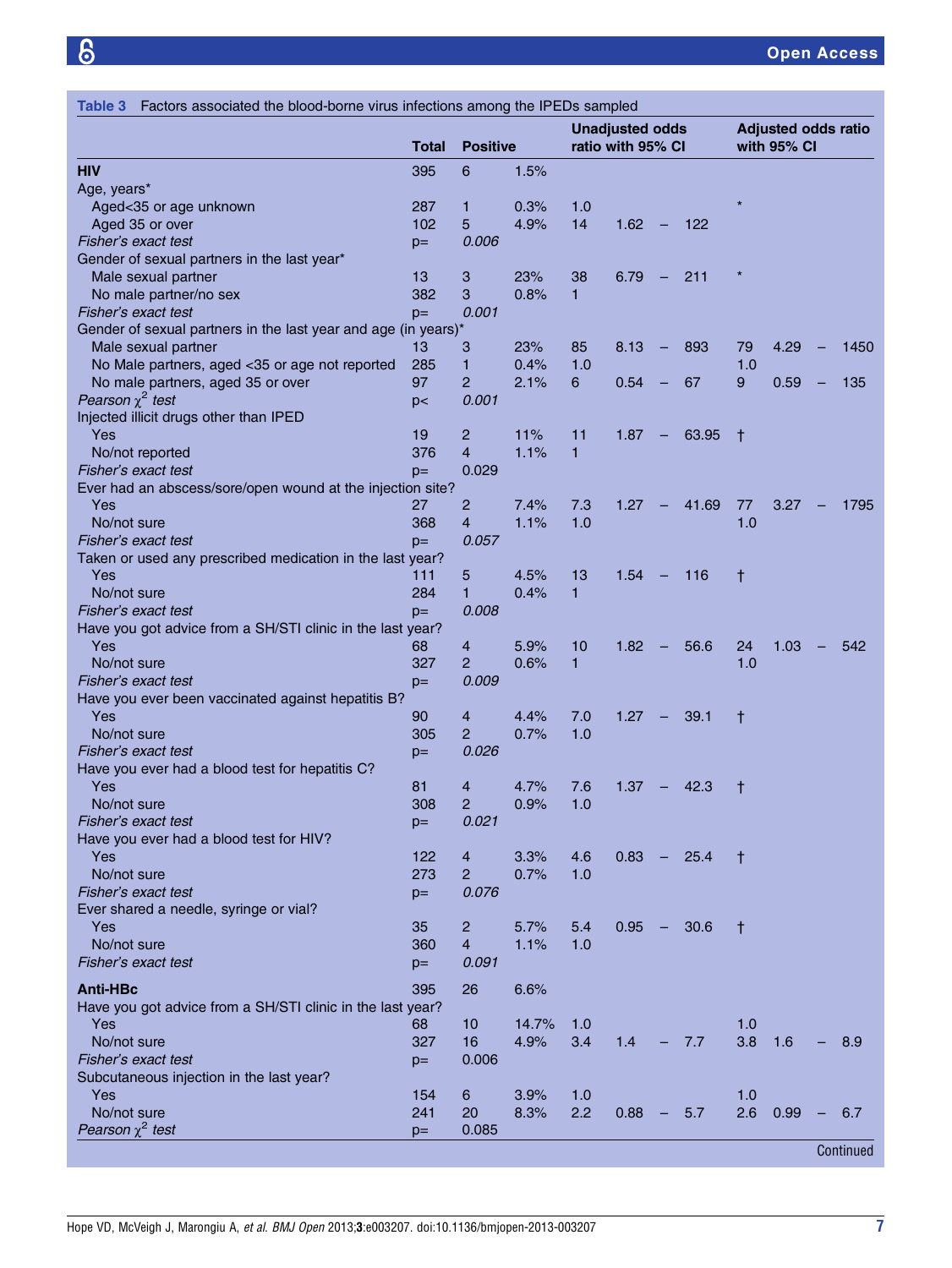#### Table 3 Continued

|                                                           | <b>Positive</b><br><b>Total</b> |                |       | <b>Unadjusted odds</b><br>ratio with 95% CI |      |                          |                | <b>Adjusted odds ratio</b><br>with 95% CI |     |  |      |  |  |
|-----------------------------------------------------------|---------------------------------|----------------|-------|---------------------------------------------|------|--------------------------|----------------|-------------------------------------------|-----|--|------|--|--|
| <b>Anti-HCV</b>                                           | 395                             | 20             | 5.1%  |                                             |      |                          |                |                                           |     |  |      |  |  |
| Age, years                                                |                                 |                |       |                                             |      |                          |                |                                           |     |  |      |  |  |
| Under 25                                                  | 106                             | 4              | 3.8%  | 1.0                                         |      |                          |                | t                                         |     |  |      |  |  |
| $25 - 34$                                                 | 134                             | 3              | 2.2%  | 0.58                                        | 0.13 |                          | 2.7            |                                           |     |  |      |  |  |
| 35 and over                                               | 107                             | 10             | 9.3%  | 2.6                                         | 0.80 | $\equiv$                 | 8.7            |                                           |     |  |      |  |  |
| Not Reported                                              | 48                              | 3              | 6.3%  | 1.7                                         | 0.37 | $\overline{\phantom{0}}$ | 7.9            |                                           |     |  |      |  |  |
| Pearson $\chi^2$ test                                     | $p=$                            | 0.078          |       |                                             |      |                          |                |                                           |     |  |      |  |  |
| Injected illicit drugs other than IPED                    |                                 |                |       |                                             |      |                          |                |                                           |     |  |      |  |  |
| Yes                                                       | 19                              | 3              | 15.8% | 4.0                                         | 1.1  |                          | 15             | 4.4                                       | 1.1 |  | 17.2 |  |  |
| No/not Sure                                               | 376                             | 17             | 4.5%  | 1.0                                         |      |                          |                | 1.0                                       |     |  |      |  |  |
| Fisher's exact test                                       | $p=$                            | 0.064          |       |                                             |      |                          |                |                                           |     |  |      |  |  |
| Taken or used any prescribed medication in the last year? |                                 |                |       |                                             |      |                          |                |                                           |     |  |      |  |  |
| Yes                                                       | 111                             | 10             | 9.0%  | 2.7                                         | 1.1  |                          | $\overline{7}$ | $\ddagger$                                |     |  |      |  |  |
| No/not sure                                               | 284                             | 10             | 3.5%  | 1.0                                         |      |                          |                |                                           |     |  |      |  |  |
| Pearson $\chi^2$ test                                     | $p=$                            | 0.025          |       |                                             |      |                          |                |                                           |     |  |      |  |  |
| Have you ever had a blood test for hepatitis C?           |                                 |                |       |                                             |      |                          |                |                                           |     |  |      |  |  |
| Yes                                                       | 85                              | 8              | 9.4%  | 1.7                                         | 0.55 |                          | 5.6            | t                                         |     |  |      |  |  |
| <b>No</b>                                                 | 221                             | $\overline{7}$ | 3.2%  | 0.5                                         | 0.17 | ÷,                       | 1.8            |                                           |     |  |      |  |  |
| Not sure                                                  | 89                              | 5              | 5.6%  | 1.0                                         |      |                          |                |                                           |     |  |      |  |  |
| Pearson $\chi^2$ test                                     | $p=$                            | 0.080          |       |                                             |      |                          |                |                                           |     |  |      |  |  |
| Taken PDE5i: Viagra/cialis                                |                                 |                |       |                                             |      |                          |                |                                           |     |  |      |  |  |
| Yes                                                       | 26                              | 5              | 19%   | 5.6                                         | 1.9  |                          | 17             | 6.0                                       | 1.9 |  | 18   |  |  |
| <b>No</b>                                                 | 369                             | 15             | 4.1%  | 1.0                                         |      |                          |                | 1.0                                       |     |  |      |  |  |
| Fisher's exact test                                       | $p=$                            | 0.007          |       |                                             |      |                          |                |                                           |     |  |      |  |  |
| Injected insulin (as IPED)                                |                                 |                |       |                                             |      |                          |                |                                           |     |  |      |  |  |
| Yes                                                       | 22                              | $\overline{4}$ | 18%   | 5.0                                         | 1.5  |                          | 16             | t                                         |     |  |      |  |  |
| <b>No</b>                                                 | 373                             | 16             | 4.3%  | 1.0                                         |      |                          |                |                                           |     |  |      |  |  |
| Fisher's exact test                                       | $p=$                            | 0.019          |       |                                             |      |                          |                |                                           |     |  |      |  |  |
| Other injected IPED (inc. EPO, IGF-1 and Nubain)          |                                 |                |       |                                             |      |                          |                |                                           |     |  |      |  |  |
| Yes                                                       | 20                              | 3              | 15%   | 3.7                                         | 0.99 |                          | 14             | $\ddagger$                                |     |  |      |  |  |
| <b>No</b>                                                 | 375                             | 17             | 4.5%  | 1.0                                         |      |                          |                |                                           |     |  |      |  |  |
| Fisher's exact test                                       | $p=$                            | 0.073          |       |                                             |      |                          |                |                                           |     |  |      |  |  |
| Ever shared a needle, syringe or vial?                    |                                 |                |       |                                             |      |                          |                |                                           |     |  |      |  |  |
| Yes                                                       | 35                              | $\overline{4}$ | 11%   | 2.8                                         | 0.87 |                          | 8.8            | t                                         |     |  |      |  |  |
| No/not sure                                               | 360                             | 16             | 4%    | 1.0                                         |      |                          |                |                                           |     |  |      |  |  |
| Fisher's exact test                                       | $p=$                            | 0.090          |       |                                             |      |                          |                |                                           |     |  |      |  |  |

\*Combined variable entered into the final model due to an interaction between age and reporting male sexual partners: with 77% of those with male sexual partners aged over 35 years compared with 25% of those not reporting male sexual partners. †Not in the final model.

SH/STI, sexual health or sexual transmitted infections clinic; Anti-HCV, antibodies to the hepatitis C virus; Anti-HBc, antibodies to the hepatitis B core antigen; EPO, erythropoietin; IGF-1, insulin–like growth factor 1; IPED, image and performance enhancing drugs; PDE5i, phosphodiesterase type 5 inhibitor.

approach for IPED injectors is unknown and cannot currently be assessed due to the very limited knowledge on the size and nature of this group.<sup>3 5</sup> The use of NSPs to access this group was a pragmatic approach; communitybased recruitment approaches, such as Respondent Driven Sampling and Time-Location Sampling, that are often advocated for hard to reach populations<sup>43</sup> are possible alternatives. However, these are likely to be difficult to implement with this group due to the diversity of the drugs used, the clandestine and close-knit nature of this group and because drug use usually takes place in private settings (such as homes or gyms).<sup>3.5</sup> The findings here also rely on self-reported behaviours—though their

reliability has not been assessed among IPED users, these have been found to be reliable for psychoactive drug injectors<sup>44 45</sup>—and infection with BBVs has been determined by laboratory-based biological data from the testing of oral-fluid samples. While oral-fluid testing is highly sensitive for anti-HIV, the sensitivity is reduced for anti-HCV and anti-HBc.<sup>39</sup> While this is the largest study of BBVs in this population, the sample size still restricts its power, and consequently caution is needed when attempting to generalise these findings to the wider population of IPED injectors.

The levels of HIV and anti-HBc are higher than in the only previous UK study to measure these in IPED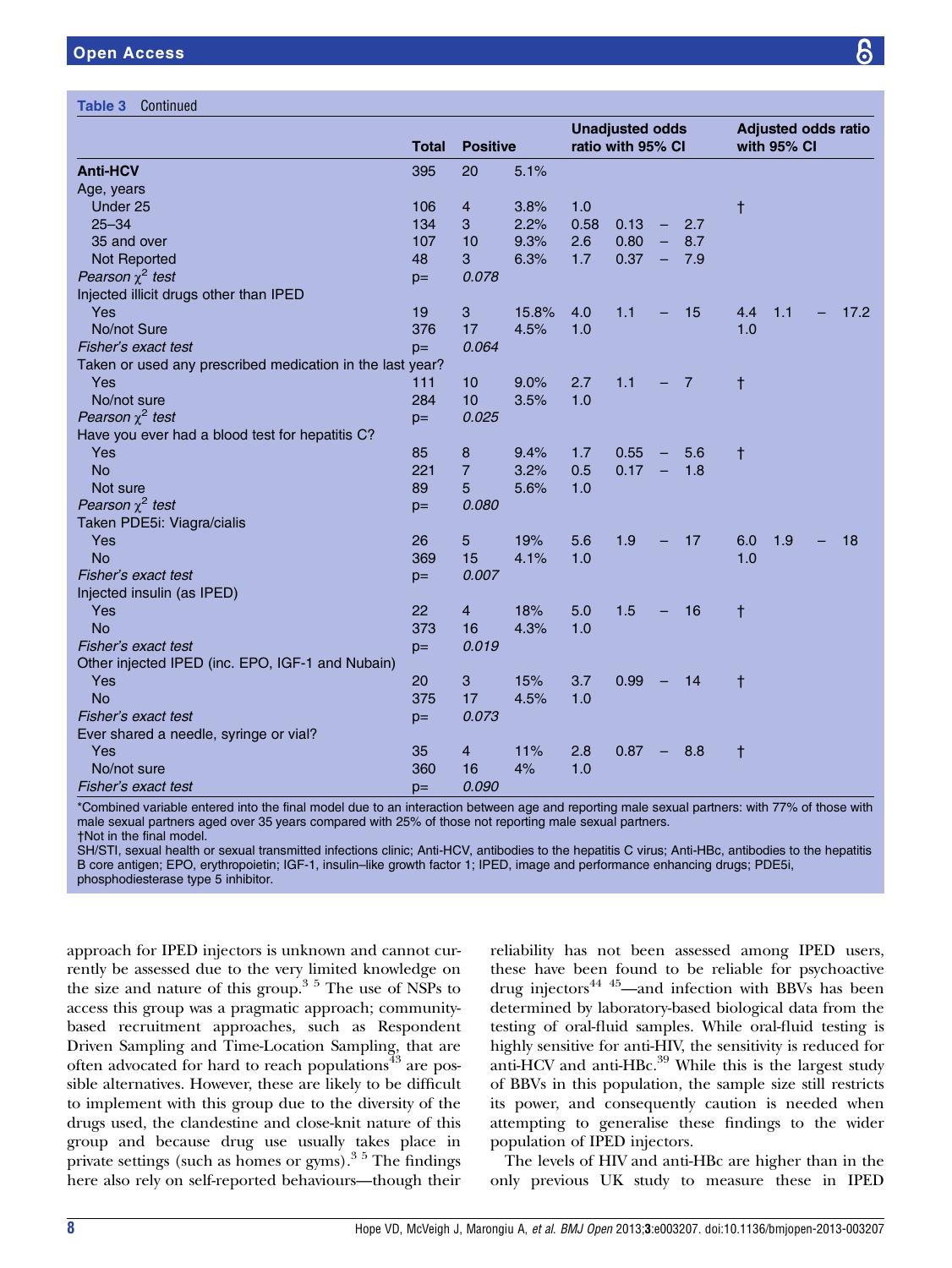injectors. Undertaken >10 years ago using a similar methodology, this found no HIV and an anti-HBc prevalence of  $2\%$ ;<sup>20</sup> suggesting that the prevalence of these infections among IPED injectors might have increased over time. Exposure to BBVs among IPED injectors appears to be associated with sexual risks and the injection of psychoactive drugs; although injecting psychoactive drugs is rare among IPED injectors, unprotected sex with multiple partners is common. The sharing of injecting equipment or drug vials among IPED injectors at 8.9% is much less common than among injectors of psychoactive drugs (in 2011, 37% of psychoactive drug injectors reported recently sharing injecting equipment<sup> $40$ </sup>). Though exposure was not associated with sharing in the multivariate analyses in this study, BBV transmission through IPED injection cannot be excluded as this study may have lacked sufficient power to detect this.

The associations between having HIV and the use of SH/STI clinics and having male sexual partners suggest that HIV transmission among IPED injectors might be related to sexual activity. This association may reflect AS use by some HIV positive gay and bisexual men to mask the longer-term effects of HIV infection. $35$  The association with having an abscess/wound at the injection site probably reflects the greater vulnerability of PWID with HIV to injection-related bacterial infections.<sup>46 47</sup> The association between exposure to HBV and having obtained advice from an SH/STI clinic is again suggestive of a role for sexual risk in infection, particularly as sexual transmission is the main route by which HBV is now acquired within the UK.<sup>48</sup> The association between having anti-HBc and not injecting subcutaneously suggests that certain patterns of IPED use might be related to increased risk, as some IPEDs are only injected subcutaneously and others only intramuscularly, and many users take several types. $3 \times 12^{-14}$  Exposure to HCV, however, would appear to be associated with the injection of psychoactive drugs, an association that has been previously noted<sup>6</sup>; this finding might reflect more frequent injecting in this subgroup. Sexual activity may also play a role, assuming that the use of PDE5i is related to improving or maintaining sexual performance. These associations all require further investigation.

The level sharing found here was in line with that in previous studies of injecting risk among IPED users.<sup>20</sup> <sup>28-30</sup> <sup>32</sup> <sup>33</sup> <sup>35</sup> The association between sharing and subcutaneous injection suggests that sharing—like HBV exposure—may be associated with certain patterns of IPED use. As in previous studies of IPED injectors, sexual activity was common and condom use was poor.<sup>20 28 34</sup> Condom use was higher among those with male sexual partners and lower among those who reported snorting cocaine. The more frequent use of condoms by gay and bisexual men probably reflects an awareness of their increased HIV risk.<sup>42</sup> The association with cocaine use might possibly be related to its use as a sexual stimulant, with this possibly related to attempts to counteract the reduced libido experienced on discontinuation of AS use or in the periods between

courses of AS use ('off-cycles').<sup>14</sup> In part, this effect may be as a result of the decrease in endogenous testosterone production,<sup>49</sup> which is why IPED users self-treat with human chorionic gonadotrophin in an attempt to stimulate endogenous production, with PDE5i used to symptomatically treat erectile dysfunction.5 14 50 Increased libido following AS administration is also reported by users,  $14$  33 34 51 with similar effects being reported following the use of drugs such as melanotan-II.<sup>12</sup>

Associations were found between psychoactive drug use and sharing and poor condom use. IPED users who also use psychoactive drugs may be a higher risk—or perhaps less risk averse—subgroup. While this needs further investigation, it suggests—considering the substantial levels of psychoactive drug use found here and in previous studies<sup>6 8 28 35 36</sup>—that those using IPED and psychoactive drugs should be an important target group for harm reduction interventions.

This study indicates that those providing services to PWID—particularly NSPs, outreach services and general practitioners—should be alert to the needs of those who use IPEDs. In particular, they need to be aware of the range of drugs that may be used by this group and of the associated injecting practices, as these differ from those of psychoactive drug injectors. Considering the BBV prevalence and levels of risk found, specialist services for PWID need to engage with IPED users and ensure that they have access to appropriate injecting equipment and targeted harm reduction advice. They should also ensure that this group has access to testing for BBVs, hepatitis B vaccinations, sexual health services and condoms.

Our findings suggest that sexual risk and the use, and particularly the injection, of psychoactive drugs are possibly the most important factors associated with BBV transmission among IPED injectors. The transmission of HIV and other BBVs through the injecting of IPED cannot be excluded, and this is certainly possible as equipment sharing does occur. However, the participants in this study were largely recruited through NSPs providing injecting equipment and advice. IPED injectors not in contact with NSPs may have a different risk profile and infection risk. Even so, our findings suggest the need for targeted interventions to address sexual health needs, psychoactive drug use and the injection practices among IPED injectors. Considering the limitations of this study, a larger study recruiting from a wider range of settings and collecting dried-blood samples is needed to more fully examine prevalence and, in particular, the associated risk factors and thus the role of IPED injection in transmission of HIV and other BBVs.

#### Author affiliations

1 Public Health England, London, UK

<sup>2</sup> Centre for Research on Drugs and Health Behaviour, London School of Hygiene & Tropical Medicine, London, UK

<sup>3</sup>Centre for Public Health, Liverpool John Moores University, Liverpool, UK 4 European Monitoring Centre for Drugs and Drug Addiction, Lisbon, Portugal <sup>5</sup>Public Health Wales, Temple of Peace & Health, Cathays Park, Cardiff, UK 6 Department of Public Health, Aarhus University, Aarhus, Denmark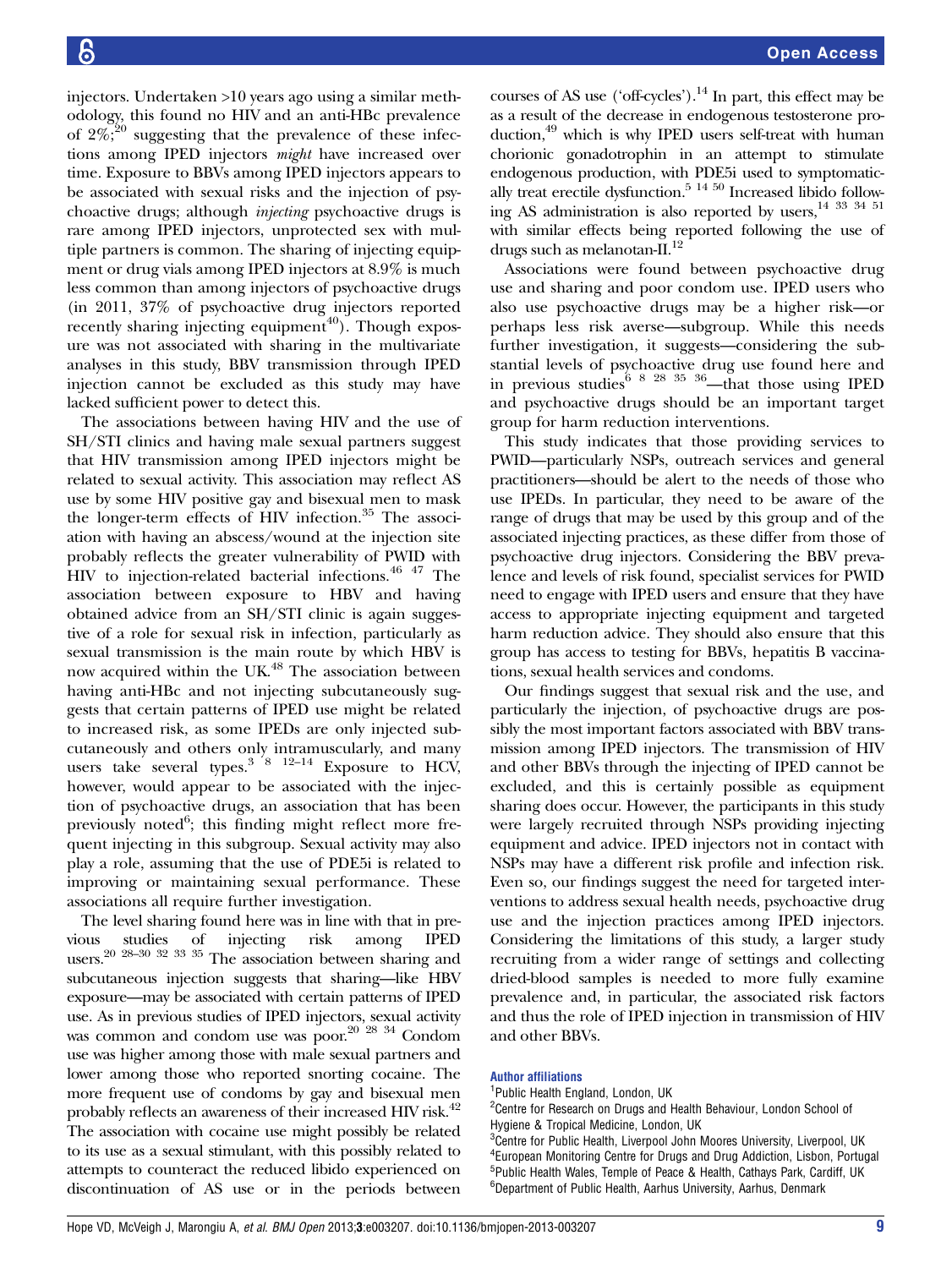Acknowledgements The authors are grateful to all the people who injected image and performance enhancing drugs and took part in the survey, as well as to the various services across England and Wales who assisted with their recruitment. The authors would like to thank the support staff who worked on the survey and those who undertook the laboratory work. The survey was undertaken by the Health Protection Agency (now part of Public Health England) which is funded through the Department of Health.

Contributors MEB, AK, JM, AM and VH developed the modified questionnaire used with the IPED injectors. AM undertook the day-to-day co-ordination of the survey of IPED injectors, with support from MEB and VH. The ongoing monitoring survey was managed by VH and FN. Development of the laboratory tests and processes employed was led by JP, who managed their application to this study. All authors contributed to the writing of the paper, with writing and analyses led by VH.

Funding This research received no specific grant from any funding agency in the public, commercial or not-for-profit sectors.

Competing interests None.

Ethics approval London MREC.

Provenance and peer review Not commissioned; externally peer reviewed.

Data sharing statement No additional data are available.

**Open Access** This is an Open Access article distributed in accordance with the Creative Commons Attribution Non Commercial (CC BY-NC 3.0) license, which permits others to distribute, remix, adapt, build upon this work noncommercially, and license their derivative works on different terms, provided the original work is properly cited and the use is non-commercial. See: [http://](http://creativecommons.org/licenses/by-nc/3.0/) [creativecommons.org/licenses/by-nc/3.0/](http://creativecommons.org/licenses/by-nc/3.0/)

#### **REFERENCES**

- Aceijas C, Stimson GV, Hickman M, et al. Global overview of injecting drug use and HIV infection among injecting drug users. AIDS 2004;18:2295–303.
- 2. Nelson PK, Mathers BM, Cowie B, et al. Global epidemiology of hepatitis B and hepatitis C in people who inject drugs: results of systematic reviews. Lancet 2011;378:571–83.
- 3. Evans-Brown M, McVeigh J, Perkins C, et al. Human enhancement drugs: the emerging challenges to public health. Liverpool: North West Public Health Observatory, 2012.
- 4. McVeigh J, Evans-Brown M, Bellis MA. Human enhancement drugs and the pursuit of perfection. Adicciones 2012;24:185–90.
- 5. Advisory Council on the Misuse of Drugs. Consideration of the anabolic steroids. Home Office, 2010.
- 6. Iversen J, Topp L, Wand H, et al. Are people who inject performance and image-enhancing drugs an increasing population of Needle and Syringe Program attendees? Drug Alcohol Rev 2012;122(3): 195–200. doi:[10.1111/j.1465-3362.2012.00499.x](http://dx.doi.org/10.1111/j.1465-3362.2012.00499.x)
- 7. Aitken C, Cheryl D, Kay S. Pumping iron, risking infection? Exposure to hepatitis C, hepatitis B and HIV among anabolic-androgenic steroid injectors in Victoria, Australia. Drug Alcohol Depend 2002;65:303–8.
- 8. Larance B, Degenhardt L, Copeland J, et al. Injecting risk behaviour and related harm among men who use performance- and image-enhancing drugs. Drug Alcohol Rev 2008;27:679–86.
- 9. Christiansen AV. Testing citizens training recreationally in gyms. In: McNamee MMøller V, eds. Doping and anti-doping policy in sport. Abingdon: Routledge, 2011:126–41.
- 10. Mulcahey MK, Schiller JR, Hulstyn MJ. Anabolic steroid use in adolescents: identification of those at risk and strategies for prevention. Phys Sportsmed 2010;38:105–13.
- 11. Castillo Castillo EM, Comstock RD. Prevalence of use of performance-enhancing substances among United States adolescents. Pediatr Clin North Am 2007;54:663–75.
- 12. Evans-Brown M, Dawson RT, Chandler M, et al. Use of melanotan I and II in the general population. BMJ 2009;338:b566.
- 13. Evans-Brown M, McVeigh J. Injecting human growth hormone as a performance-enhancing drug—perspectives from the United Kingdom. J Subst Use 2009;14:267–88.
- 14. Llewellyn W. William Llewellyn's anabolics. 10 edn. Jupiter, FL: Molecular Nutrition, 2010.
- 15. Marquis CP, Maffulli N. Anabolic steroid related abscess—a risk worth taking? Inj Extra 2006;37:451–4.
- 16. Gautschi OP, Zellweger R. Images in clinical medicine. Methicillin-resistant Staphylococcus aureus abscess after intramuscular steroid injection. N Engl J Med 2006;355:713.
- 17. Dunn F. Two cases of biceps injury in bodybuilders with initially misleading presentation. Emerg Med J 2002;19:461–2.
- 18. Al Al-Ismail K, Torreggiani WC, Munk PL, et al. Gluteal mass in a bodybuilder: radiological depiction of a complication of anabolic steroid use. Eur Radiol 2002;12:1366-9.
- 19. Evans NA. Local complications of self administered anabolic steroid injections. Br J Sports Med 1997;31:349–50.
- 20. Crampin AC, Lamagni TL, Hope VD, et al. The risk of infection with HIV and hepatitis B in individuals who inject steroids in England and Wales. Epidemiol Infect 1998;121:381–6.
- 21. Day CA, Topp L, Iversen J, et al. Collaboration of Australian NSPs. Blood-borne virus prevalence and risk among steroid injectors: results from the Australian Needle and Syringe Program Survey. Drug Alcohol Rev 2008;27:559–61.
- 22. Henrion R, Mandelbrot L, Delfieu D. Contamination par le VIH a la suite dinjections danabolisants. Presse Med 1992;21:218.
- 23. Scott MJ, Scott MJ Jr. HIV infection associated with injections of anabolic steroids. JAMA 1989;262:207–8.
- 24. Rich JD, Dickinson BP, Merriman NA, et al. Hepatitis C virus infection related to anabolic-androgenic steroid injection in a recreational weight lifter. Am J Gastroenterol 1998;93:1598.
- 25. Sklarek HM, Mantovani RP, Erens E, et al. AIDS in a bodybuilder using anabolic steroids. N Engl J Med 1984;311:1701.
- 26. Hope VD, Judd A, Hickman M, et al. HIV prevalence among injecting drug users in England and Wales 1990 to 2003: evidence for increased transmission in recent years. AIDS 2005;19:1207–14.
- 27. Hope VD, Rogers PA, Jordan L, et al. Sustained increase in the sharing of needles and syringes among drug users in England and Wales. AIDS 2002;16:2494–6.
- 28. Korkia P, Stimson G. Anabolic steroid use in Great Britain: an exploratory investigation. Final report to the Department of Health for England, Scotland and Wales. The Centre for Research on Drugs and Health Behaviour. October 1993.
- 29. Lenehan P, Bellis MA, McVeigh J. A study of anabolic steroid use in the North West of England. J Perform Enhanc Drugs 1996;1:57–70.
- 30. Pates R, Barry C. Steroid use in Cardiff: a problem for whom? J Perform Enhanc Drugs 1996;1:92–7.
- 31. Burton C. Anabolic steroid use among the gym population in Clwyd. Pharm J 1996;256:557–9.
- 32. Midgley S, Heather N, Best D, et al. Risk behaviours for HIV and hepatitis infection among anabolic-androgenic steroid users. AIDS Care 2000;12:163–70.
- 33. Grace FM, Baker JS, Davies B. Anabolic androgenic steroid use in recreational gym users: a regional sample of the Mid-Glamorgan area. J Subst Use 2001;6:189–95.
- 34. Bolding G, Sherr L, Maguire M, et al. HIV risk behaviours among gay men who use anabolic steroids. Addiction 1999;94:1829–35.
- 35. Bolding G, Sherr L, Elford J. Use of anabolic steroids and associated health risks among gay men attending London gyms. Addiction 2002;97:195–203.
- 36. Ip EJ, Barnett MJ, Tenerowicz MJ, et al. The anabolic 500 survey: characteristics of male users versus nonusers of anabolic-androgenic steroids for strength training. Pharmacotherapy 2011;31:757–66.
- 37. Noone A, Durante AJ, Brady AR, et al. HIV infection in injecting drug users attending centres in England and Wales, 1990-1991. AIDS 1993;7:1501–7.
- 38. Connell JA, Parry JV, Mortimer PP, et al. Novel assay for the detection of immunoglobulin G antihuman immunodeficiency virus in untreated saliva and urine. J Med Virol 1993;41:159–64.
- 39. Judd A, Parry J, Hickman M, et al. Evaluation of a modified commercial assay in detecting antibody to hepatitis C virus in oral fluids and dried blood spots. J Med Virol 2003;71:49-55.
- 40. Health Protection Agency, Health Protection Services and Microbiology Services. Unlinked anonymous monitoring survey of people who inject drugs in contact with specialist services: data tables. London: Health Protection Agency, 2012.
- 41. European Centre for Disease Prevention and Control. Hepatitis B and C in the EU neighbourhood: prevalence, burden of disease and screening policies. Stockholm: European Centre for Disease Prevention and Control, 2010. [http://www.ecdc.europa.eu/en/publications/Publications/](http://www.ecdc.europa.eu/en/publications/Publications/TER_100914_Hep_B_C%20_EU_neighbourhood.pdf) [TER\\_100914\\_Hep\\_B\\_C%20\\_EU\\_neighbourhood.pdf](http://www.ecdc.europa.eu/en/publications/Publications/TER_100914_Hep_B_C%20_EU_neighbourhood.pdf)
- 42. Health Protection Agency. HIV in the United Kingdom: 2012 Report. Colindale: Health Protection Services, 2012.
- 43. Magnani R, Sabin K, Saidel T, et al. Review of sampling hard-to-reach and hidden populations for HIV surveillance. AIDS 2005;19(Suppl 2):S67–72.